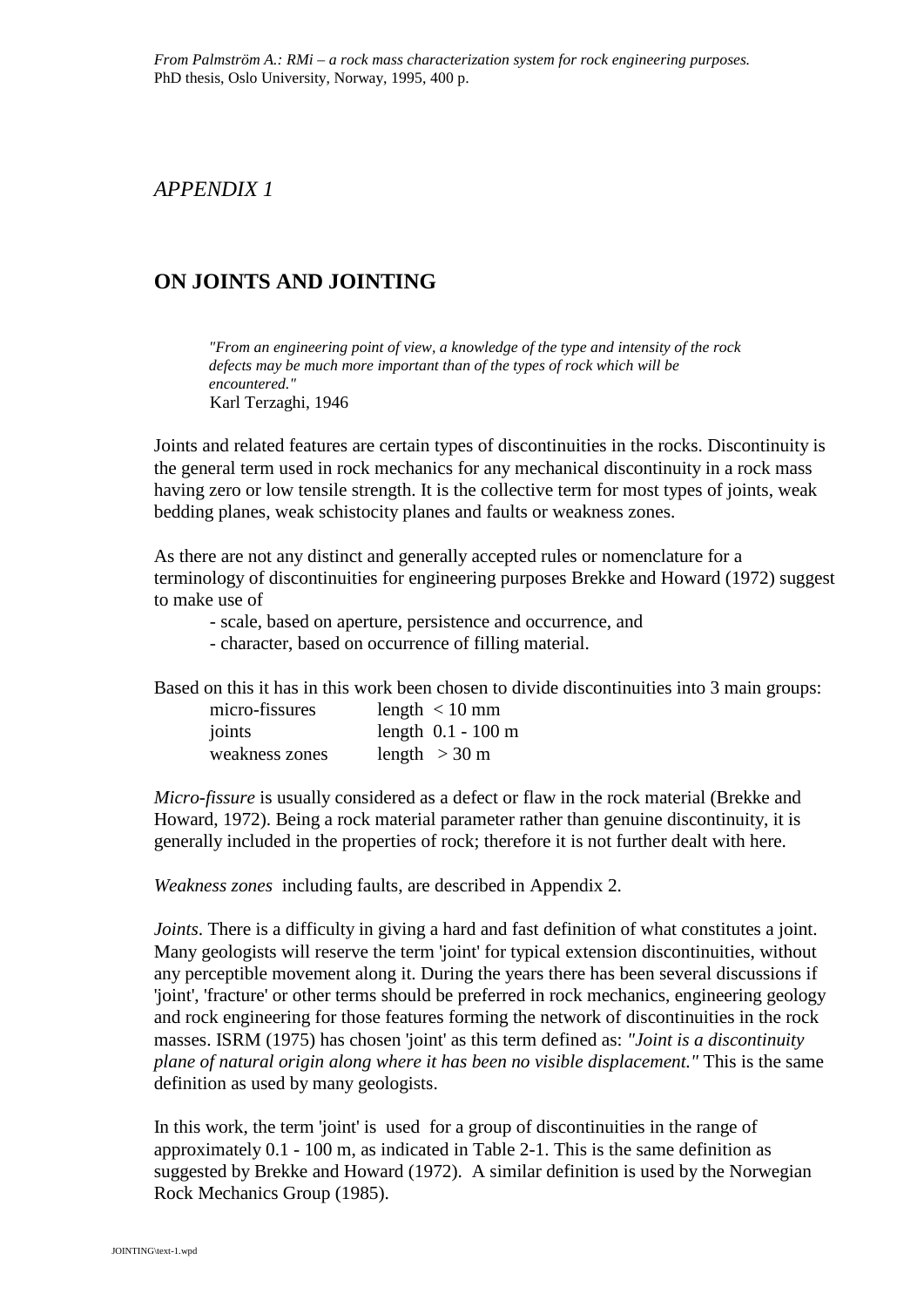Joints may be the result of failure under natural forces (Fig. A1-1), including small seams (filled joints) and some fractures such as minor and moderate shear ruptures. They also include weakness planes caused by rock texture or anisotropy. Thus, the main types of joint are:

- − *Tectonic joints;* [1](#page-1-0) i.e. breaks formed from the tensile stresses accompanying uplift or lateral stretching, or from the effects of regional tectonic compression (ISRM, 1975). They commonly occur as planar, rough-surfaced sets of intersecting joints, with one or two of the sets usually dominating in persistence.
- − *Sheeting joints;* a set of joints developed more or less parallel to the surface of the ground, especially in plutonic igneous intrusions such as granite; probably as a result of the unloading of the rock mass when the cover is eroded away.
- − *Exfoliation joints;* breaks developed as a product of exfoliation; the breaking or
- − splitting off from bare rock surfaces by the action of chemical or physical forces, such as differential expansion and contracting during heating and cooling over the daily temperature range.
- − *Cooling joints*, breaks formed as a result from cooling of igneous rocks.
- − *Foliation joints and partings,* discontinuities developed along the foliation planes in metamorphic rocks.
- − *Bedding joints and partings,* discontinuities developed along the bedding planes in sedimentary rocks.

| <b>MAN MADE JOINTS</b><br><b>NATURAL JOINTS</b>                                                    |                    |                                         |                  |                                       |
|----------------------------------------------------------------------------------------------------|--------------------|-----------------------------------------|------------------|---------------------------------------|
| term                                                                                               | length             | aperture                                | term             | length                                |
| JOINT (small, medium, large size) 0.1 - 100 m<br>- parting<br>- seam (minor and moderate) $^{(*)}$ | $< 1$ m<br>$>$ 3 m | $< 100$ mm<br>$< 1$ mm<br>$10 - 100$ mm | rupture<br>crack | $< 10 \text{ m}$<br>$< 0.1 \text{ m}$ |

Table A1-1 THE VARIOUS TYPES OF JOINTS USED IN THIS WORK

 $^{\circ}$  Large seams or shears are included in the term weakness zone



Fig. A1-1 The three main modes for development of tectonic joints (from Scholz, 1990)

The terms for the various types of joints in Table A1-1 are generally chosen from their size and composition. Some supplementary definitions of these are given as follows:

<span id="page-1-0"></span> 1 ISRM (1975) advises against the use of the terms *tension joint* and *shear joint*, since there are many possible ways that they can be developed. For example, tension joints can be developed from cooling of igneous rock, from shrinkage of sediments, from folding, or from ice retreat.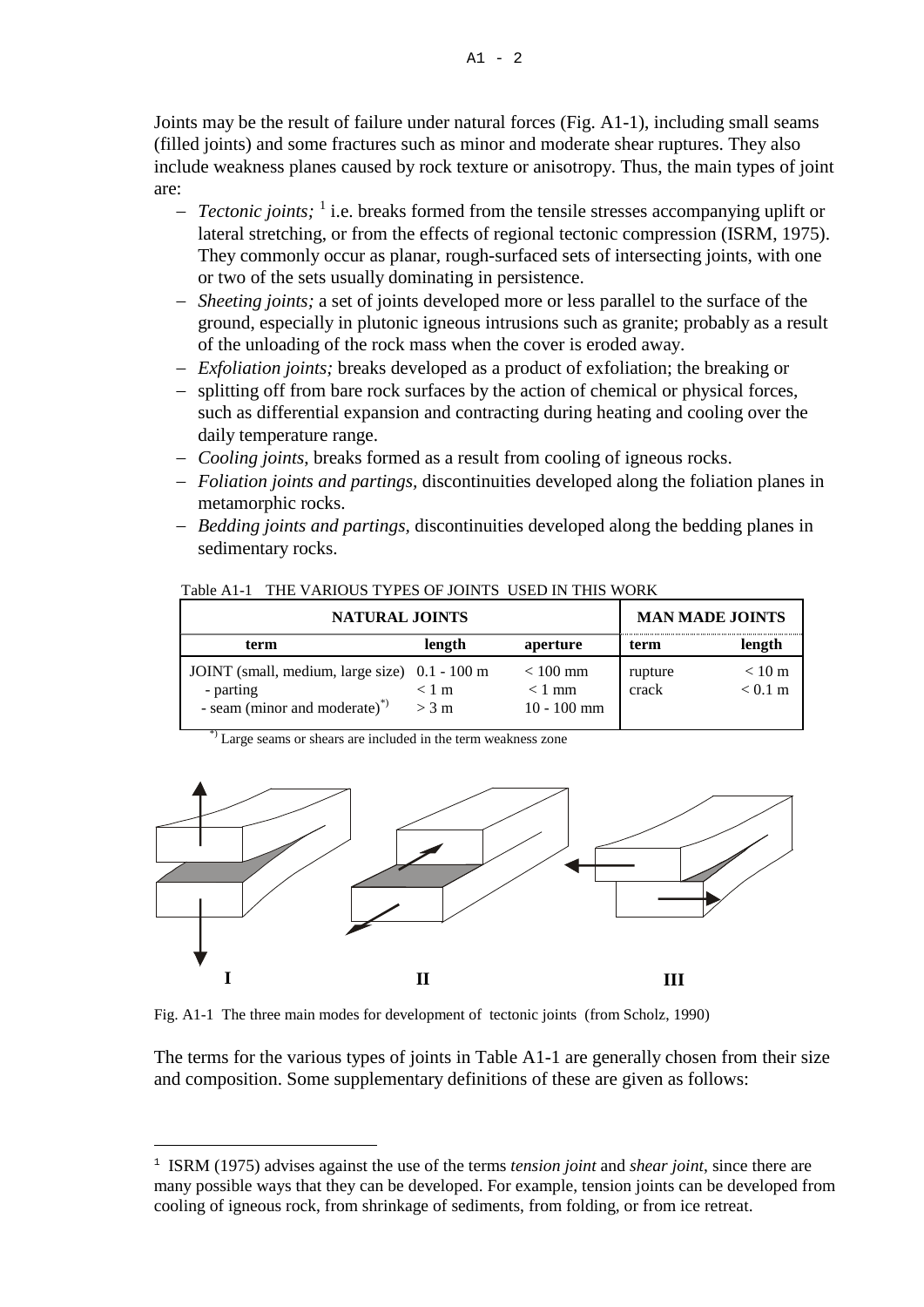$A1 - 3$ 

| Crack        | a small, partial or incomplete discontinuity. (ISRM, 1975)                                                                                                                             |
|--------------|----------------------------------------------------------------------------------------------------------------------------------------------------------------------------------------|
| Parting      | a plane or surface along which a rock is readily separated or is naturally divided<br>into layers, e.g. bedding-plane parting. (Glossary of geology, 1980). <sup>2</sup>               |
| Seam         | 1) A minor, often clay-filled zone with a thickness of some centimetres.                                                                                                               |
|              | When occurring as weak clay zone in a sedimentary sequence, a seam can be<br>considerably thicker. Otherwise, seams may represent very minor faults or                                 |
|              | altered zones along joints, dikes, beds or foliation. (Brekke and Howard, 1972).                                                                                                       |
| 2)           | A plane in a coal bed at which the different layers of coal are easily separated.<br>(Dictionary of geological terms, 1962)                                                            |
| Rupture      | a fracture or break, in this work limited to have been caused by excavation                                                                                                            |
|              | works or by other activities of man.                                                                                                                                                   |
| Fracture     | a break in rock due to intense folding or faulting. (Dictionary of geological<br>terms, 1962)                                                                                          |
|              | Fracture is a general term used in <i>geology</i> for all kinds of discontinuities<br>caused by mechanical stresses in the bedrock. Fractures include joints and<br>cracks and faults. |
| <b>Shear</b> | a seam of sheared and crushed rock usually spaced more widely than joints<br>and is marked by several millimetres to as much as a metre thickness of soft or<br>friable rock or soil.  |
|              | Singularity is used in this work as a general term for seams, filled joints or other persistent                                                                                        |
|              | discontinuities which often in engineering are not considered as belonging to                                                                                                          |

the detailed jointing.

### **1 JOINT CHARACTERISTICS**

A joint is a three-dimensional discontinuity composed of two matching surfaces called joint walls. The main joint *characteristics* are condition of joint walls, possible joint infilling material together with joint size and continuity or termination. Also joint aperture or thickness may have great impact on the rock mass behaviour.

Joints commonly *terminate* at another joint. Joints that terminate in massive rock, are in this work called discontinuous joints. Such joints can be foliation partings, en echelon joints in addition to many of the smaller joints (less than 1 metre long). One joint set will often be more persistent than the other sets. The joints of the other sets will therefore tend to terminate against the main joints. Joint terminations are also described in Section 2.3 in this appendix, see also Fig. A1-3.

Pollard and Aydin (1988) mention that the *shape and size* of joints are largely related to the rocks they penetrate and to the size and geometry of the rock mass. For example, joint dimensions perpendicular to layering is controlled by the thickness of the jointed unit.

<span id="page-2-0"></span><sup>&</sup>lt;sup>2</sup> Partings, which often occur as bedding plane and foliation partings, are separations parallel to a mineralogically defined structural weakness in the rock. They are most often tight and rough except where flaky minerals (mica, chlorite) occur. In agreement with Burton (1965) they have been included in the term joints : *"I think it would be advantageous to regard bedding planes in sedimentary rocks and foliation planes in metamorphic rocks as planes of weakness (discontinuity planes) which do not differ in any significant way from joints."*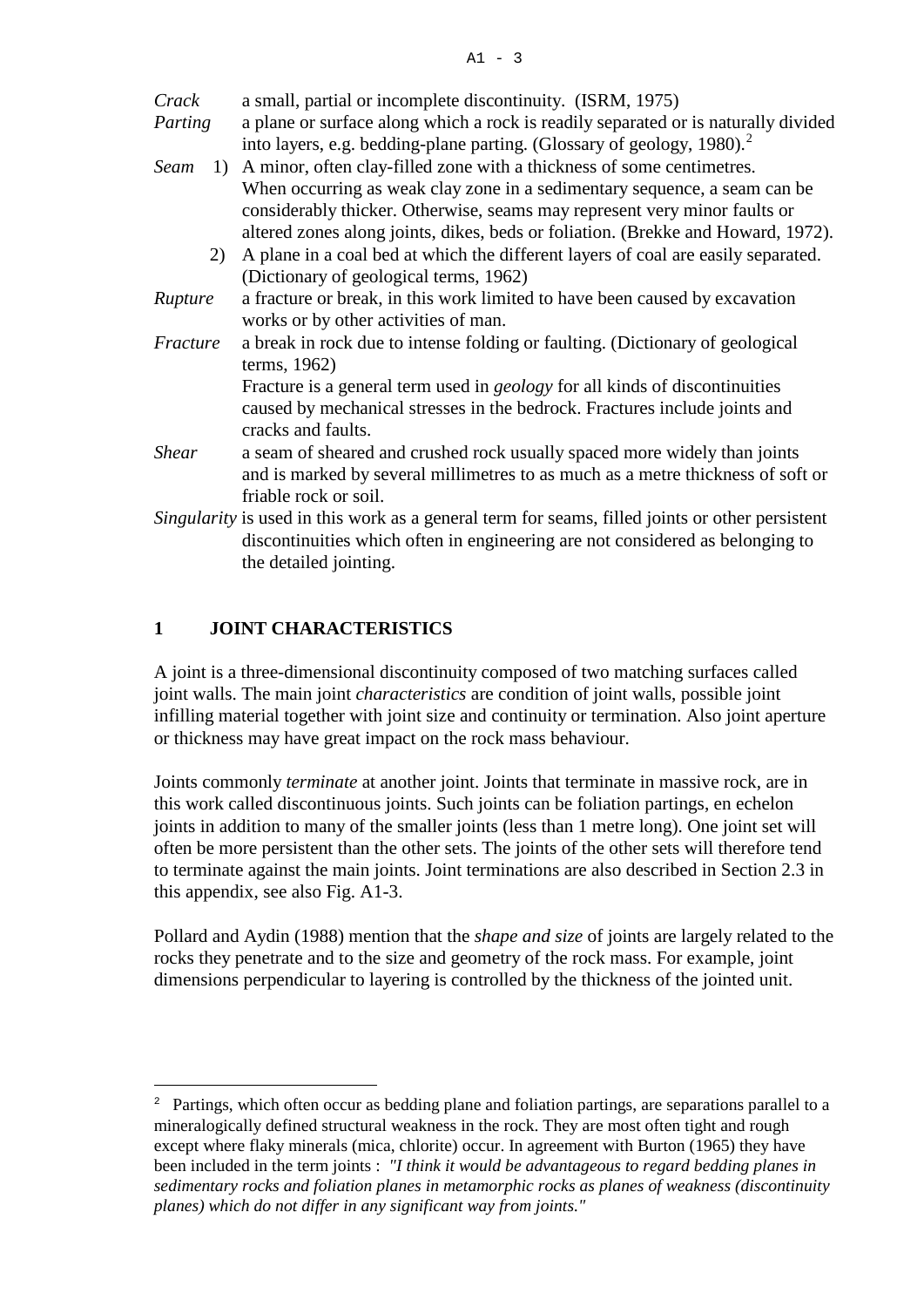These joints are roughly rectangular in shape. Their size is rarely more than some tens of metres, while the dimension of joints parallel to layering can be more than a hundred metres.

Joints formed by cooling of a lava flow or by desiccation of a sediment layer are also rectangular in shape and are usually perpendicular to the flow surface or layer (Pollard and Aydin, 1988). The long (vertical) dimension of the rectangle, which is limited by the thickness of the flow layer or unit, seldom exceeds several tens of meters. The short (horizontal) dimension controlled by the fracture process, is generally less than the thickness of the flow.

Analyses of dip lengths and strike lengths performed by Robertson (1970) indicate that joints tend to be of approximately isotropic dimensions. When terminating in solid rock they may therefore tend to be circular, and presumably rectilinear when terminating against other discontinuities.

The size of a joint plane may vary within the same joint set. This is specially the case for foliation joints where small joints or partings occur between long, persistent joints. Pollard and Aydin (1988) further note that joints rarely exceed several hundred metres.

*Persistence* implies the size or areal extent within a joint plane. It can be crudely quantified by observing the joint trace lengths on the surface exposures (ISRM, 1978). Frequently rock exposures are small compared to the area or length of persistent joints, and the real persistence can only be guessed.

Persistence is an important rock mass parameter, but one of the most difficult to quantify in anything but crude terms. Less frequently, it may be possible to record dip length and the strike length of exposed joints and thereby estimate their persistence. Joint continuity or persistence can be distinguished by the terms *persistent, sub-persistent* and *non-persistent*  (ISRM, 1978), or more simply as *continuous* and *discontinuous*.

*Aperture or thickness* of joints, i.e. maximum distance between joint walls is generally small; mainly less than a millimetre, except for filled joints, seams or shears. Nieto (1983) and Barton (1990b) have observed that persistence generally is proportional to the thickness of the discontinuity, especially for the larger types in igneous and metamorphic terrains. Also Kikuchi et al. (1985) have arrived at similar results from studies in andesite, as shown in Fig. A1-2.



Fig. A1-2 Relation between joint length and aperture in andesite (from Kikuchi et al., 1985).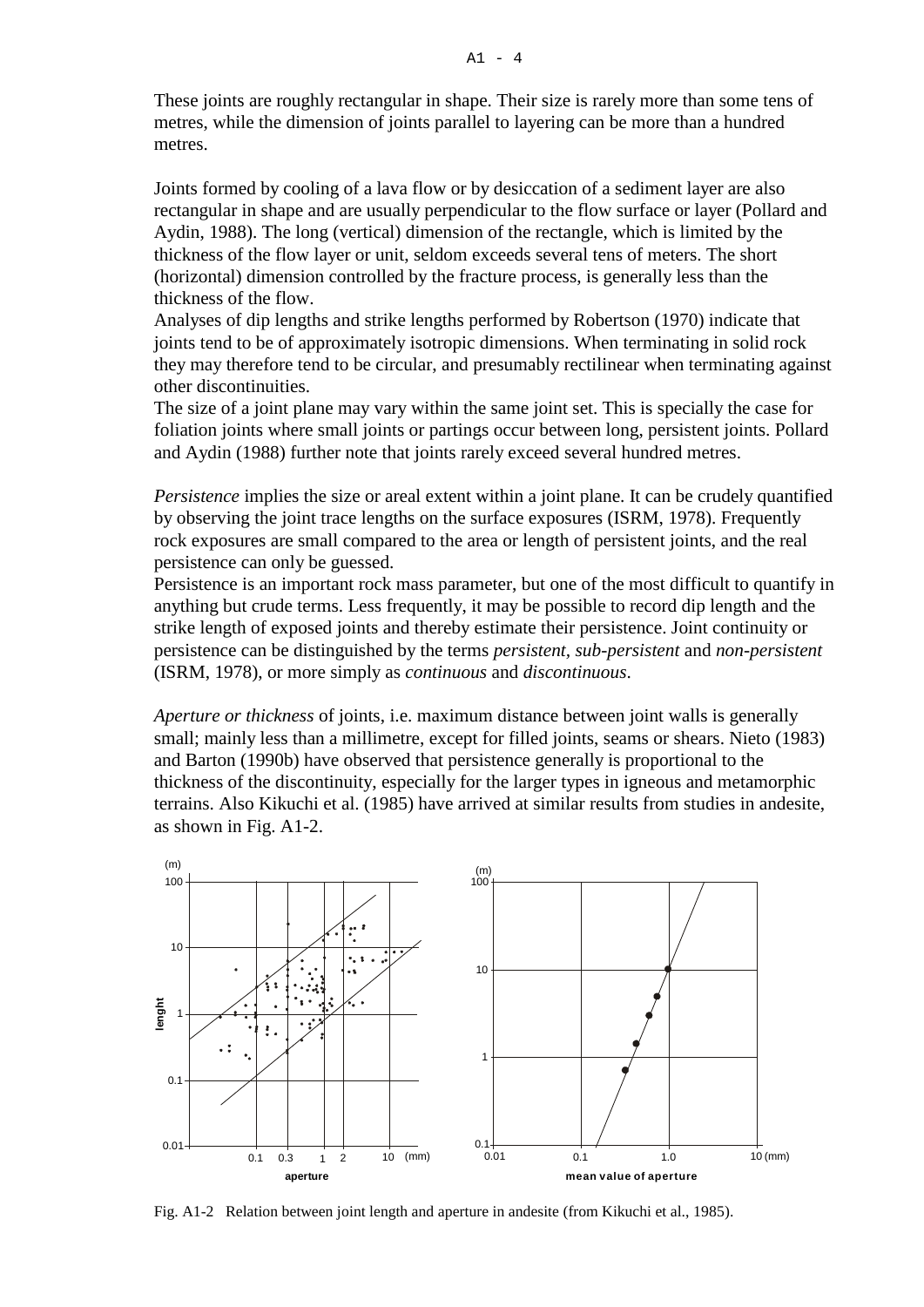Large aperture can be a result from shear displacement of discontinuities having appreciable roughness and waviness, from tensile opening, from outwash, or from solution activity (ISRM, 1978). Steep or vertical discontinuities that have opened in tension as a result of unloading due to valley erosion or glacial retreat may have very large apertures.

The *character* of the joint surface may be fresh, weathered, coated, stained, etc. and may strongly influence on the strength and roughness of the surface and hence the frictional properties of the joint. Weathering and alteration generally affect the walls of the discontinuities more than the interior of the rock (Piteau, 1970). These processes may completely change the joint after it has been formed. The properties of the rock may be important in determining this feature (Piteau, 1970) as described later in this appendix.

Surprisingly, little has been published on the course or the *planarity* of joints. A general trend is that homogeneous rocks often exhibit relatively planar joint walls. Bedding and foliation joints show often waviness or undulation, especially where the rocks are folded.

*Filling* includes materials derived from breakage of the country rock due to movements (i.e. fault zone materials such as breccia), in situ weathered materials (i.e. alteration products), foreign infilling materials deposited between the structural planes (such as calcite), and also intruded igneous materials, which are different from the host rock. The filling can therefore consist of several different minerals and materials. The main groups of these are:

- − Hard and resistant minerals (quartz, epidote and serpentine).
- − Soft minerals (clay, chlorite, talc and graphite).
- − Soluble minerals (calcite, gypsum).
- − Swelling minerals (swelling clays (smectites), anhydrite).
- − Loose materials (silt, sand and gravel).

These materials are further described in Appendix 2 and 3.

Joints, seams and sometimes even minor faults may be healed through precipitation from hydrothermal solutions of quartz, epidote or calcite. This may be the case for layered igneous and metamorphic rocks in which the layers are strongly *welded* together (Burton, 1965); therefore such planes are not planes of weakness in the way bedding planes in sedimentary rocks are, but can be regarded more appropriately as planes of reduced strength. The influence of joint characteristics has been discussed in several papers, among others Goodman (1970, 1989), Brekke and Howard (1972), Barton et al. (1974), Barton (1973, 1976), Nieto (1983), ISRM (1978).

## **2 JOINTING CHARACTERISTICS**

*Jointing* is the occurrence of joint sets forming the system or pattern of joints as well as the amount or intensity of joints. The network of joints in the massifs between the weakness zones can according to Selmer-Olsen (1964) be characterized as 'the detailed jointing'.

## **2.1 Joint sets**

Field studies of several workers have shown that rocks are invariably jointed in preferential directions and occur in *joint sets*. Two or three prominent sets and one or more minor sets often occur; in addition random joints may be present. Pollard and Aydin (1988) propose that each continuous joint set have been formed during a single deformation episode.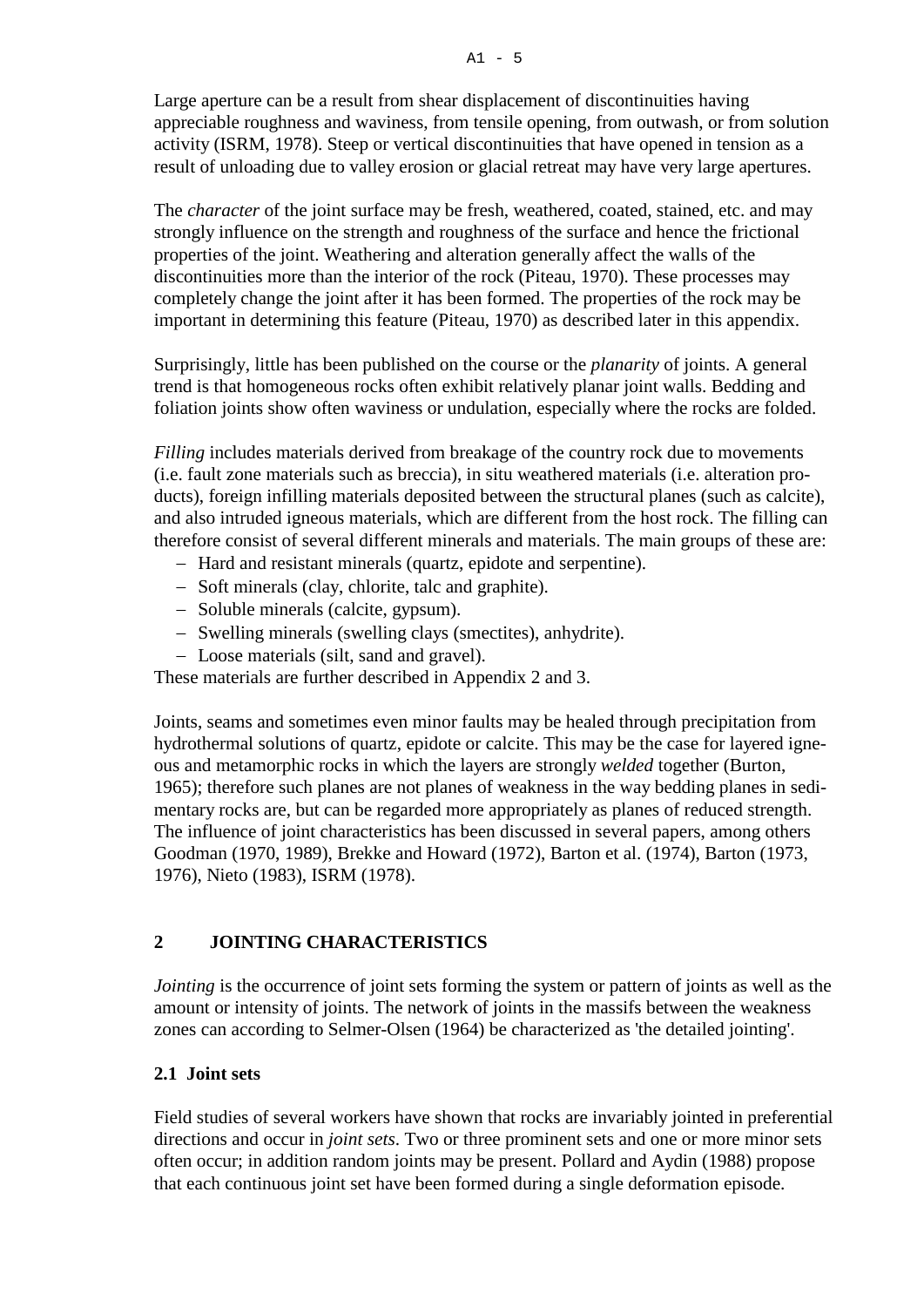The conditions of the joints in the various sets can vary greatly depending on their mode of origin and the type of rocks in which they occur. Not only can the size and average spacing of joints vary, but also the other characteristics mentioned above. Variations in these properties cause that one joint set can have very different effect on the shear strength characteristics than another.

Although some characteristics are common for joints of different sets in a structural region, it does not, however, seem to be any general connection between all joint conditions in the different types of rock. Thus, for each of the joint sets, within a structural region with similar jointing characteristics, the various properties of each set must be considered individually.

In many cases one joints set is dominant, being both larger and/or more frequent than joints of other sets in the same locality. This set is often referred to as the *main joint set* (or by geologists as primary joints). Often, only one more joint set is developed (Price, 1969).

### **2.2 Joint spacing**

Joint spacings varying from some millimetres to many metres may often seem arbitrary. There are, however, sometimes certain trends in the density of joints caused by spacings.

Nieto (1983) has observed variations in average spacing between joints from centimetres in highly tectonized rocks (folded, faulted, and intruded) of all types to more than 10 metres in massive, horizontally layered rocks. The regularity of joint spacing decreases with the amount of tectonic activity of the area.

Similarly, Pollard and Aydin (1988) mention that spacing of joints in some sets in intrusive igneous rocks is not uniform and that distances between joints range from less than 20 cm to more than 25 m, and that clusters of joints crop out sporadically.

Pollard and Aydin (1988) have further observed regular distribution of joints in sedimentary rocks and that the spacing of joints can scale with the thickness of the layer. Nieto (1983) mentions a general trend to a marked increase in the spacing or even the virtual disappearance of joints in flat-lying sedimentary sequences at depths of as little as 100 m.

Pollard and Aydin (1988) suggest from field data that the following other factors also influence joint spacing:

- − Two joint sets in the same lithologic unit often have different spacings.
- − Spacing of joints in different lithologic units of comparable thickness can be different.
- − Spacing can change as a joint set evolves. For example, columnar jointing initiated at a flow base show an increase in spacing towards the interior - and the number of joints in a sedimentary unit decreases with distance from the initiation surface. The spacing of cooling joints that grow from the top of a lava flow is smaller than the spacing of those that grow up from the base. This has been attributed to a faster cooling rate at the flow top.

In addition two other trends should be mentioned:

− Rock masses that have undergone tectonic disturbance often present clusters of joints (joint zones). Often the joint spacing decreases near faults and shear zones.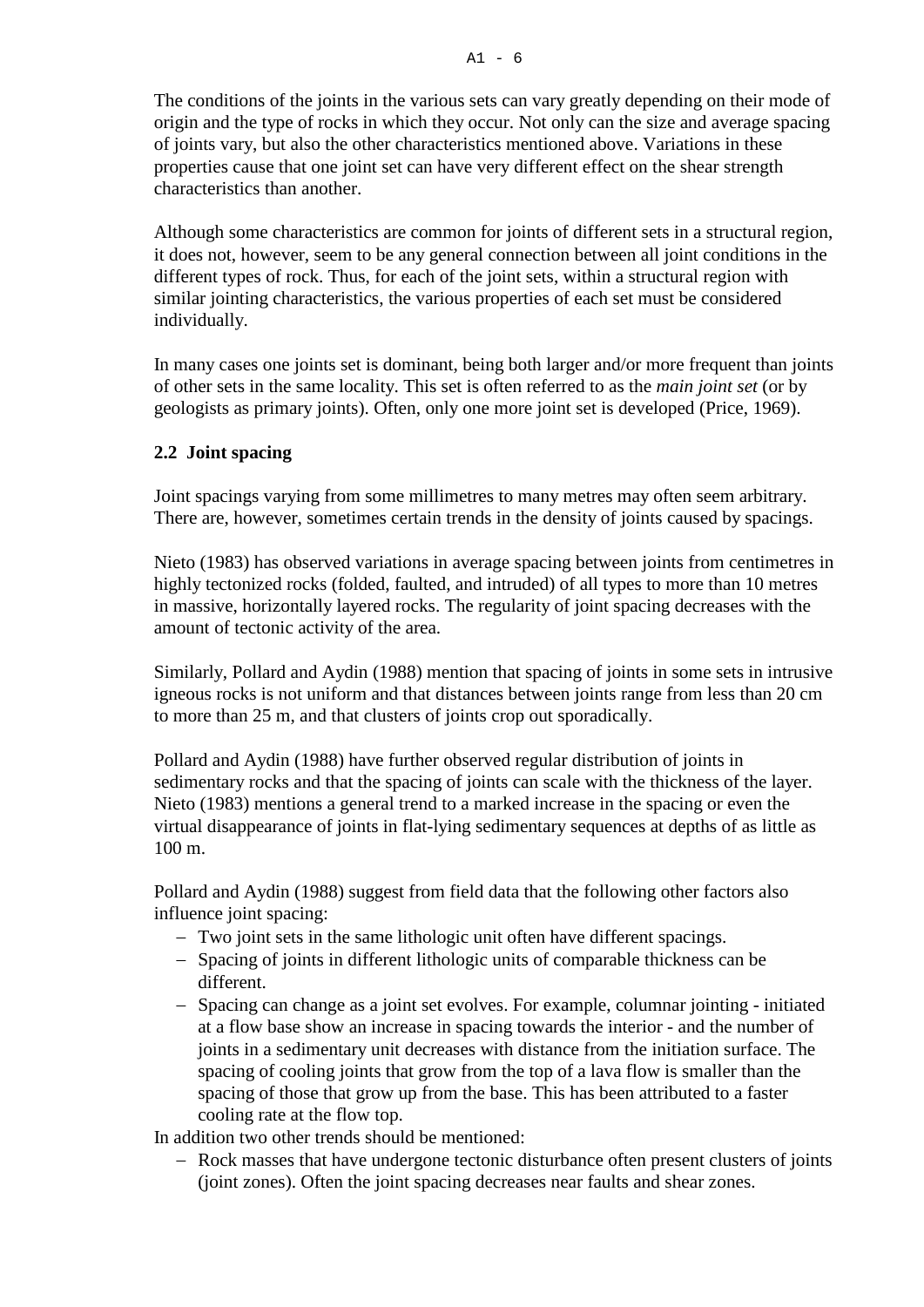− Spacing is also influenced by weathering, as there often is an increase in jointing density within the zone of weathering, especially where mechanical disintegration has taken place.

#### **2.3 Jointing pattern and block types**

Joint *patterns* comprising of more than one set are common in nature. Piteau (1970) has observed that in instances where jointing is considered to have *random* distribution, it is usually the case that several joint sets occur simultaneously or are superimposed on earlier sets and the resulting complexity gives the appearance of randomness.

Although there are many varieties of joint patterns in nature, there are few types of joint intersection geometries, which can be classified as *orthogonal* (+ intersections) and *nonorthogonal* (X intersections), see Fig. A1-3. Both types can be divided into three groups according to the persistence of the joints at intersections:

- 1. All joints are persistent (crossing other joints)
- 2. Some persistent, some non-persistent
- 3. All joints are non-persistent

This is schematically illustrated in Fig. A1-3.



- A. Orthogonal pattern, with persistent sets (+ intersection)
- B. Non-orthogonal pattern, with persistent sets (X intersections)
- C. Orthogonal pattern, one set is persistent (T intersections)
- D. Non-orthogonal pattern, one set with persistent joints
- E. Orthogonal pattern, both sets have mainly discontinuous joints
- F. Non-orthogonal pattern, both sets have mainly discontinuous joints
- G. Triple intersections with all joints
- H. Tripple intersections with 120° angles

Fig. A1-3 Schematic illustration of main joint patterns (from Pollard and Aydin, 1988).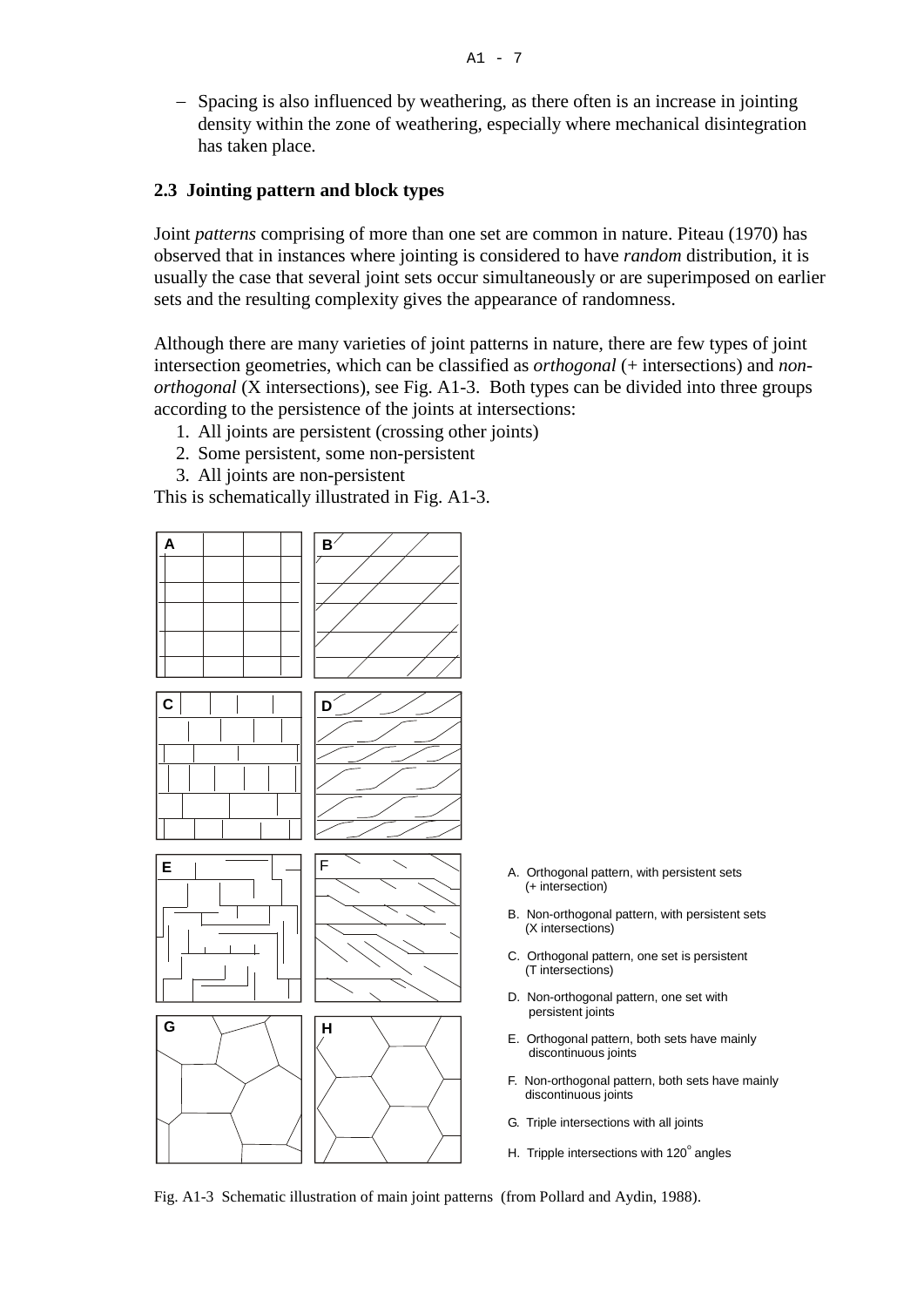Pollard and Aydin (1988) have observed that orthogonal joints often terminate against persistent joints. They mention, however, that there are many examples of joints that apparently cut across bedding interfaces and other joints. The  $+$  or X types of such intersections seem to contradict the notion that older discontinuities act as barriers to joint propagation, as implied by T intersections.

The results from analyses carried out by Kikuchi et al. (1985) of joint connections in granitic rocks showed that most of the joints belonged to the X type, but also the T type and the  $+$  type were frequently observed. The joint termination type mainly belonged to the T type. Dershowitz and Einstein (1988) mention that 60% of joints in Stripa, Sweden terminate at T-type intersections; in other places 42% of this type has been recorded.

According to Price (1969) joints frequently occur in relatively narrow zones, in which one joint is replaced *en echelon* by another joint, which is slightly off-set, see Fig. A1-4.



Fig. A1-4 Joints are sometimes arranged in zones with reduced spacing and replacing each other *en echelon* (modified from Price, 1969).

2.3.1 Block types and sizes

The joint sets and possible random joints divide the rock volumes into characteristic blocks. The jointing pattern and the difference in spacing between the joints within each joint set determine the shape of the resulting blocks, which can take the form of cubes, rhombohedrons, tetrahedrons, sheets etc. The unit block can be described by its volume, type and shape as described in Appendix 3.

Müller et al. (1970) have made the division of block shapes as shown below in Fig. A1-5.

| <b>Shape</b><br>οf<br>rock block<br>Joint spacing<br>$d$ (cm) | $d_3$<br>$d_2$ <sup>*</sup> $d_1$ | $d_3$<br>d <sub>2</sub><br>d <sub>1</sub> | d <sub>3</sub><br>d <sub>2</sub><br>d <sub>1</sub> | d <sub>3</sub><br>d <sub>2</sub><br>d <sub>1</sub> | d <sub>2</sub><br>d <sub>1</sub><br>$\mathsf{d}_3$ |
|---------------------------------------------------------------|-----------------------------------|-------------------------------------------|----------------------------------------------------|----------------------------------------------------|----------------------------------------------------|
| Ratio<br>$d_1/d_3$ : $d_2/d_3$                                | < 1:5                             | $1:2$ to $1:5$                            | $\sim$ 1 : 1                                       | $2:1$ to $5:1$                                     | > 5:1                                              |
| $d_{max}$ > 100                                               | column                            | big block<br>paralleliped                 | metric cube                                        | slab                                               | plate                                              |
| $100 > d$ max $> 10$                                          | small<br>column                   | medium block<br>parallelepiped            | decimetric cube                                    | medium slab                                        | medium plate                                       |
| $d_{max}$ < 10                                                | pencil                            | small block<br>parallelepiped             | centimetric cube                                   | small slab                                         | small plate                                        |

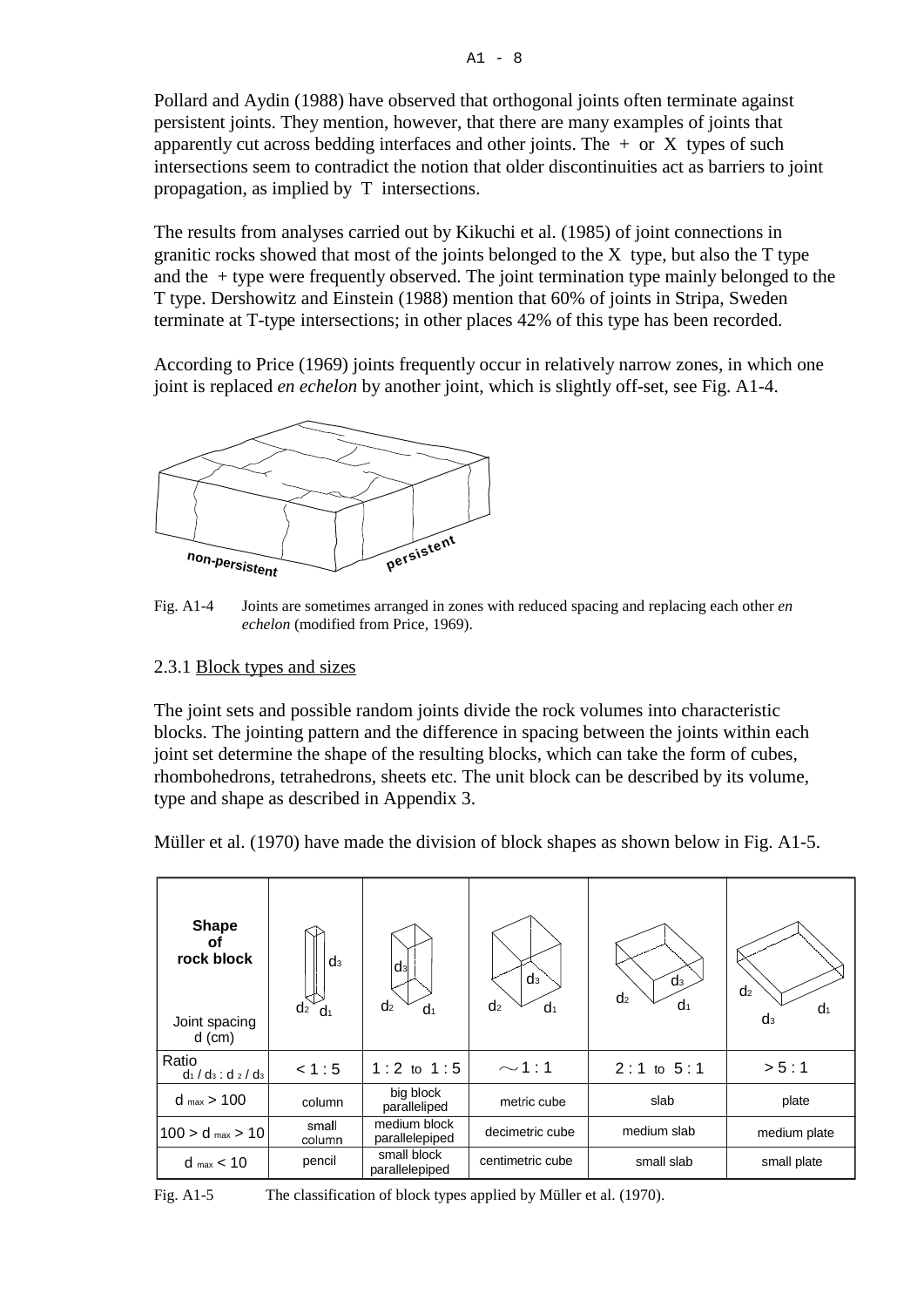Another characterization into *block types* has been presented by Dearman (1991), based on a description by Matula and Holzer (1978) as shown in Table A1-2 and Fig. A1-6.

|  | TABLE A1-2 BLOCK TYPES AND JOINTING CHARACTERISTICS (after Dearman, 1991). |  |
|--|----------------------------------------------------------------------------|--|
|--|----------------------------------------------------------------------------|--|

| <b>Type of block</b>   | <b>Jointing characteristics</b>                                                                                                                           |
|------------------------|-----------------------------------------------------------------------------------------------------------------------------------------------------------|
| Polyhedral blocks      | Irregular jointing without arrangement into distinct sets, and of small joints.                                                                           |
| Tabular blocks         | One dominant set of parallel joints, for example bedding planes, with other<br>non-persistent joints; thickness of blocks much less than length or width. |
| Prismatic blocks       | Two dominant sets of joints, approximately orthogonal and parallel, with a<br>third irregular set; thickness of blocks much less than length or width.    |
| Equidimensional blocks | Three dominant sets of joints, approximately orthogonal, with occasional<br>irregular joints, giving equidimensional blocks.                              |
| Rhomboidal blocks      | Three (or more) dominant mutually oblique sets of joints, giving oblique-sha-<br>ped, equidimensional blocks.                                             |
| Columnar blocks        | Several, - usually more than three, - sets of continuous, parallel joints; length<br>much greater than other dimensions.                                  |



Fig. A1-6 Various types of jointing pattern expressed as block shape. The numbers refer to various joint sets (from Dearman, 1991, based on data from Matula and Holzer, 1978)

Sen and Eissa (1991) has given the following, simpler characterization of block types:

| <i>Prismatic blocks:</i> | The three dimensions of these blocks are individually significant |
|--------------------------|-------------------------------------------------------------------|
|                          | in their definitions.                                             |
| Platy blocks:            | These are similar to slabs where two of the three dimensions are  |
|                          | relatively larger than the third dimension.                       |

This division has earlier also been applied by Burton (1965).

*Bar blocks*: Only one dimension is significant.

However, regular geometric shapes as given above are the exception rather than the rule since the joints in any one set are seldom consistently parallel (ISRM, 1978). Jointing in sedimentary and plutonic rocks usually produces the most regular block shapes.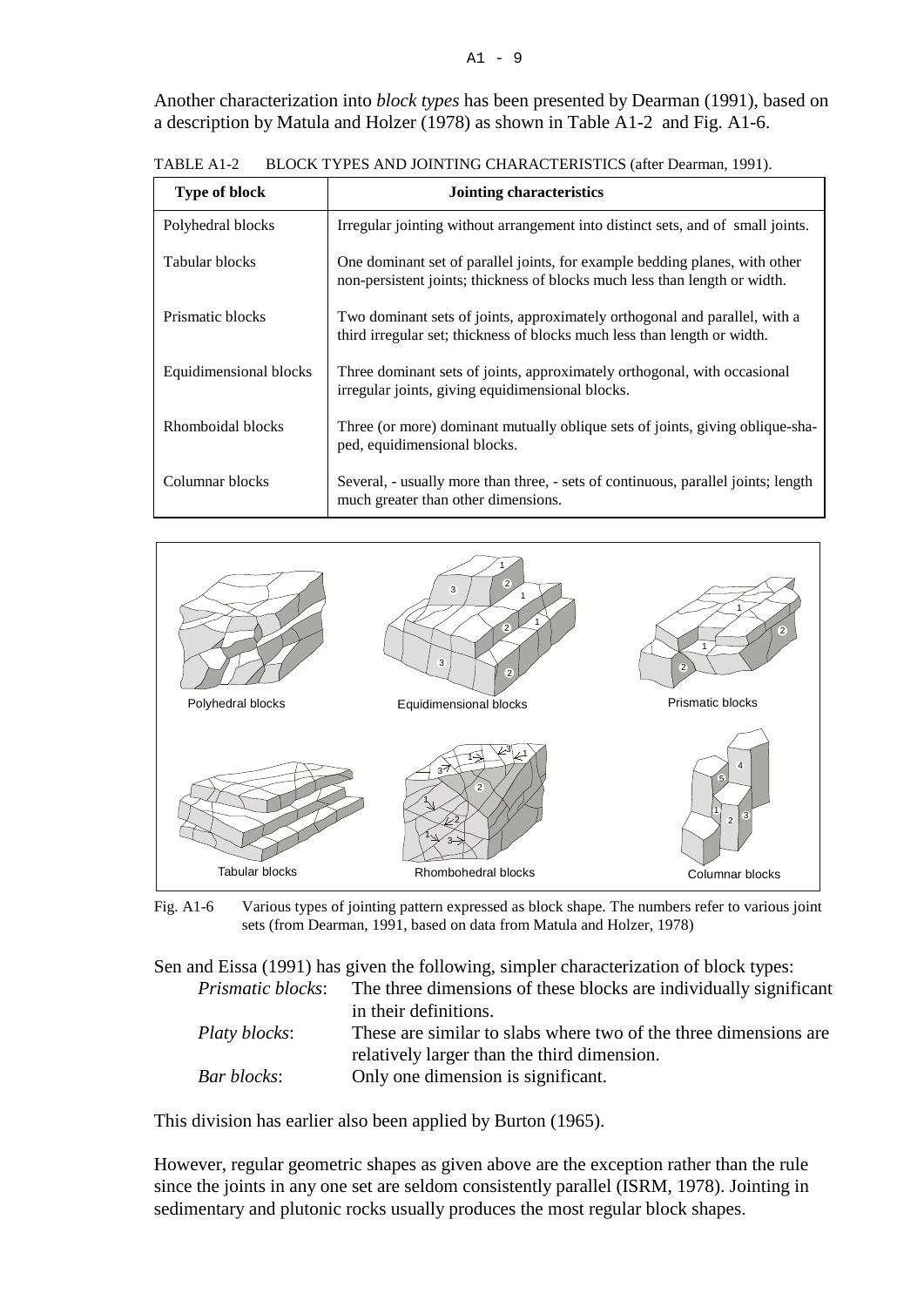Block size delineated by the joint planes is a volumetric expression for jointing density. Block size is determined by the joint spacings and the number of joint sets - partly also by the joint length. Individual or random discontinuities may further influence the block size. The connection between soil diameter (d) and block volume (Vb) is shown in Table A1-3. Here, a transition Vb =  $0.58$  d<sup>3</sup> has been applied.

| <b>Term</b>     | Diameter (d)         | Volume (Vb)                                     |
|-----------------|----------------------|-------------------------------------------------|
| <b>Boulders</b> | $200 - 600$ mm       | $4.6 \text{ dm}^3 - 0.125 \text{ m}^3$          |
| Cobbles         | $60 - 200$ mm        | $0.13 \text{ dm}^3 - 4.6 \text{ dm}^3$          |
| Coarse gravel   | $20 - 60$ mm         | 4.6 cm <sup>3</sup> - 0.13 dm <sup>3</sup>      |
| Medium gravel   | $6 - 20$ mm          | $0.13$ cm <sup>3</sup> - 4.6 cm <sup>3</sup>    |
| Fine gravel     | $2 - 6$ mm           | 4.6 mm <sup>3</sup> - 0.13 cm <sup>3</sup>      |
| Coarse sand     | $0.6 - 2 \text{ mm}$ | $0.13$ mm <sup>3</sup> - 4.6 mm <sup>3</sup>    |
| Medium sand     | $0.2 - 0.6$ mm       | $0.0046$ mm <sup>3</sup> - 0.13 mm <sup>3</sup> |
| Fine sand       | $0.06 - 0.2$ mm      |                                                 |
| Silt, clay      | $< 0.06$ mm          |                                                 |

| Table A1-3 | PARTICLE OR BLOCK DIAMETER ACCORDING TO THE |
|------------|---------------------------------------------|
|            | MODIFIED WENTWORTH SCALE RELATED TO VOLUME  |

The features influencing on the block size are further outlined in Section 3 in Appendix 3.

## **3 ATTITUDE OF JOINTS**

Nieto (1983) has observed that in the subsurface, high to very high dips  $(60 - 90^{\circ})$  and low dips  $(0 - 30^{\circ})$  appear to predominate over intermediate dips, in a large number of geologic settings. This seems to be particularly true in intrusive rocks (granite, diorite, and gabbro families), high-grade metamorphics (migmatites and gneisses of various types) and horizontally layered rocks. Selmer-Olsen (1964) also reports that a major part of the joints in the Palaeozoic mountain range (Caledonides) in Scandinavia are steep-dipping.

### **4 DEVELOPMENT OF JOINTING IN VARIOUS ROCKS**

Often, the joints have certain common characteristics within the type of rock they are developed. There are also certain patterns connected to the type of rock they penetrate. The size of joint planes is largely related to the lithology and the size of the rock units being studied. Knowledge of the rock type and its properties may often help in evaluating the characteristics of the joints.

Terzaghi (1946) mentions that in many homogeneous rocks other than extrusive igneous rocks, the joints are either discontinuous or so irregular that the blocks located between them are intimately interlocked.

In some layered igneous and metamorphic rocks in which the layers are strongly *welded* together, joints, seams and sometimes even minor faults may be healed through precipitation from solutions of quartz, epidote or calcite (Burton, 1965). Such planes separating the layers are not planes of weakness in the way bedding planes in sedimentary rocks are, but can be regarded more appropriately as planes of reduced strength.

### **4.1 Jointing in igneous rocks**

In *plutonic igneous rock* such as granite, gabbro, diorite, etc. usually three sets of joints are developed caused by tensional forces set up in a rock body as a result of cooling. Among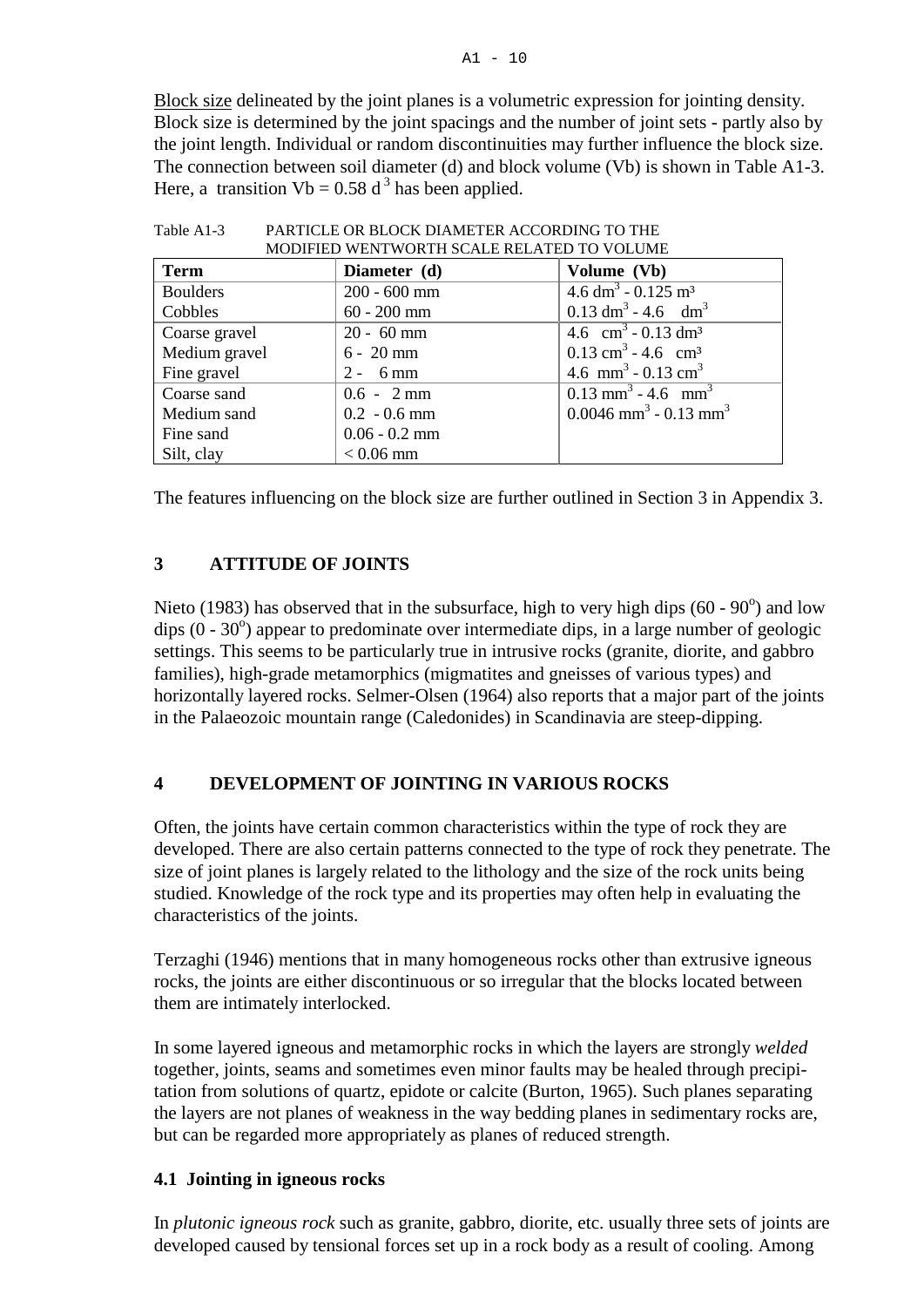these three sets of joints, two are often vertical and perpendicular to each other, while one will be more or less horizontal (sheet joints). They divide the rock into more ore less prismatic blocks. The set of joints, which commonly are called *sheet* joints, are more or less parallel to the surface of the ground. The existence of such joints enable the extraction of rock slabs (Terzaghi, 1946; Eshwaraiah and Upadhyaya, 1990).

The joint spacing in igneous rocks may range between some centimetres and many metres. Fresh joints are often medium sized rough and planar. In some areas the orientation and the spacing of the joints in granite is almost constant over large areas, whereas in other areas it changes from place to place in an erratic manner. Regular, large blocks developed in decorative rocks often facilitates extraction of natural stones in plutonic rocks.

In *basaltic rocks* where uniform cooling and contraction in a homogeneous magma has taken place, columnar jointing is common. It consists of hexagonal columns orientated at right angles to the surface of cooling. The columns commonly measure from one to three decimetres across. Since the joints between the columns are open, water can circulate freely through them. Terzaghi (1946) mentions that in igneous rocks which cooled rapidly the joints are generally closely spaced, and that in contrast to basalt, *rhyolite* has a tendency to develop closely spaced and irregular joints.

### **4.2 Jointing in sedimentary rocks**

Sedimentary rocks also commonly contain three sets of joints, one of which is invariably parallel to the bedding planes. The other joints commonly intersect the planes at approximately right angles (Piteau, 1970; Terzaghi, 1946; Deere et al., 1969).

Even when strong sedimentary rocks like limestone and well cemented sandstones predominate, thin argillaceous intercalations ("shale partings") can introduce pervasive weakness planes.

In limestone and sandstone, the joint spacing of each set are commonly of metre size. In shale, they are generally closer, and they may be so close that no intact specimen can be secured with a width of more than a centimetre (Terzaghi, 1946). During excavation, such shales can disintegrate into small angular fragments along very small weakness planes. The surfaces of the fragments of some shales are shining and striated from slickensides. Nieto (1983) has observed that flat-lying sedimentary rocks display the most regular spacing.

#### **4.3 Jointing in metamorphic rocks**

In metamorphic rocks one joint set is often parallel or sub-parallel to the foliation or schistocity with two or more sets of joints oriented approximately at right angles to this direction (Deere et al., 1969; Piteau, 1970; Terzaghi, 1946). Varying amount of random joints are present in addition to the joint sets. In many cases the jointing has a character of irregular as the amount of random joints exceeds the joints connected to joint sets.

Intercalated gneisses and schists, phyllites and slates usually display well developed foliation planes which contain concentration of weak, platy or elongated minerals of mica, chlorite, amphiboles, pyroxenes. These planes are often easily splitted to form foliation joints (Nieto, 1983).

The most significant direction of weakness (cleavage) in metamorphic rocks can be independent of the primary layering after the rock has undergone regional metamorphism. Selmer-Olsen (1964) mentions that where tensile and shear stresses probably had other directions than the cleavage in the rock, cleavage partings and joints cut each other at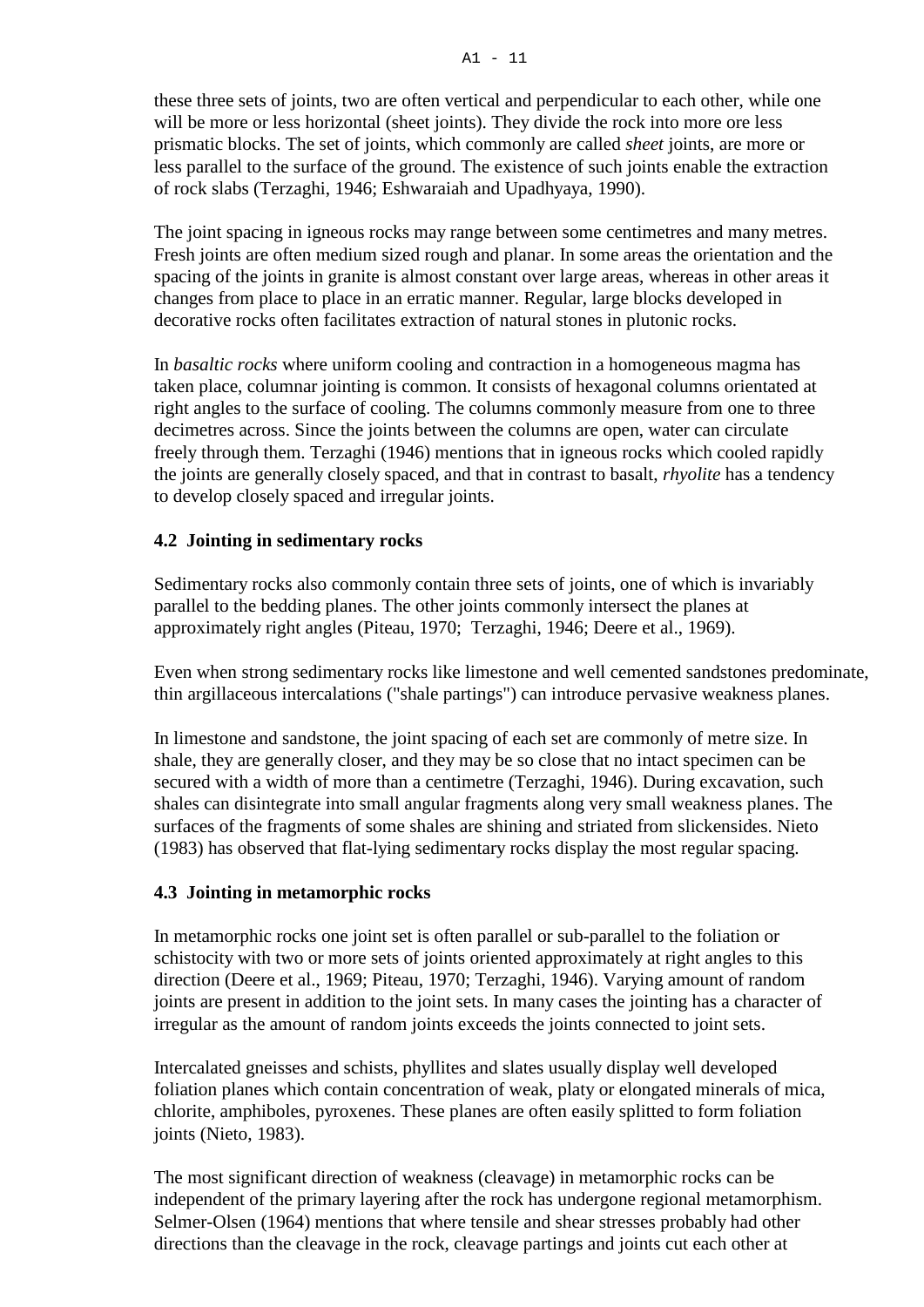oblique angles to form rhombohedral blocks, see Fig. A3-32 in Appendix 3. This type of pattern is often found in regions with metamorphism in connection with mountain range foldings, and in fault zones of crushed rocks developed by shear stresses.

#### **5 STATISTICAL DISTRIBUTION OF JOINTS**

The most commonly measured geometric properties of jointing are spacing (or density), trace length, and orientation. Based on results obtained by many workers, the statistical distribution of joint density can often, as shown in Table A1-4, be modeled by an exponential function.

Reported distributions of joint trace length are less consistent than those for spacing, perhaps caused in part by strong biases implicit in many common sampling plans and in part by the way data are grouped into histograms prior to analysis. Log-normal distributions are perhaps the most frequently reported, but given size biases in the way samples are collected, many different in situ distributions would produce approximately log-normal samples (Baecher and Lanney, 1978). Many workers have used exponential distributions in analysis, primarily for computational convenience, but there is little empirical verification of this assumption, see Table A1-4.

From studies made for a probabilistic slope stability analysis Herget (1982) found lognormal distribution for dip, dip direction, hardness, and strength of fillings, and negative exponential distribution for spacing, trace length, and waviness.

As noted by Hudson and Priest (1970), since the exponential density of joints is fully defined by one parameter, the following simple relation exists between rock quality designation (RQD) and average joint spacing (*l*) for *hard, unweathered rocks*:

$$
RQD = 100 \times e^{-0.1 l} (0.1 l + 1)
$$
eq. (A1-1)

| <b>Source</b>                    | <b>Spacing</b> | <b>Trace length</b> | <b>Shape</b>    |
|----------------------------------|----------------|---------------------|-----------------|
| Snow (1968)                      | exponential    |                     |                 |
| Robertson (1970)                 |                | exponential         | equidimensional |
| Louis and Perrot (1972)          | exponential    |                     |                 |
| McMahon $(1974)$                 |                | log-normal          |                 |
| Steffen et al. (1975)            |                | exponential         |                 |
| Bridges $(1976)$                 |                | log-normal          | oblong          |
| Call, Savely, Nicholas (1976)    | exponential    | exponential         |                 |
| Priest and Hudson (1975)         | exponential    |                     |                 |
| Baecher, Lanney, Einstein (1977) | exponential    | log-normal          | equidimensional |
| <b>Barton</b> (1977)             |                | log-normal          | equidimensional |
| Cruden (1977)                    |                | censored exp.       |                 |
| Baecher and Lanney (1978)        | exponential    | log-normal or exp.  |                 |
| Herget (1982)                    | exponential    | exponential         |                 |

TABLE A1-4 STATISTICAL DISTRIBUTION OF JOINTS (based mainly on Merritt and Baecher (1981)